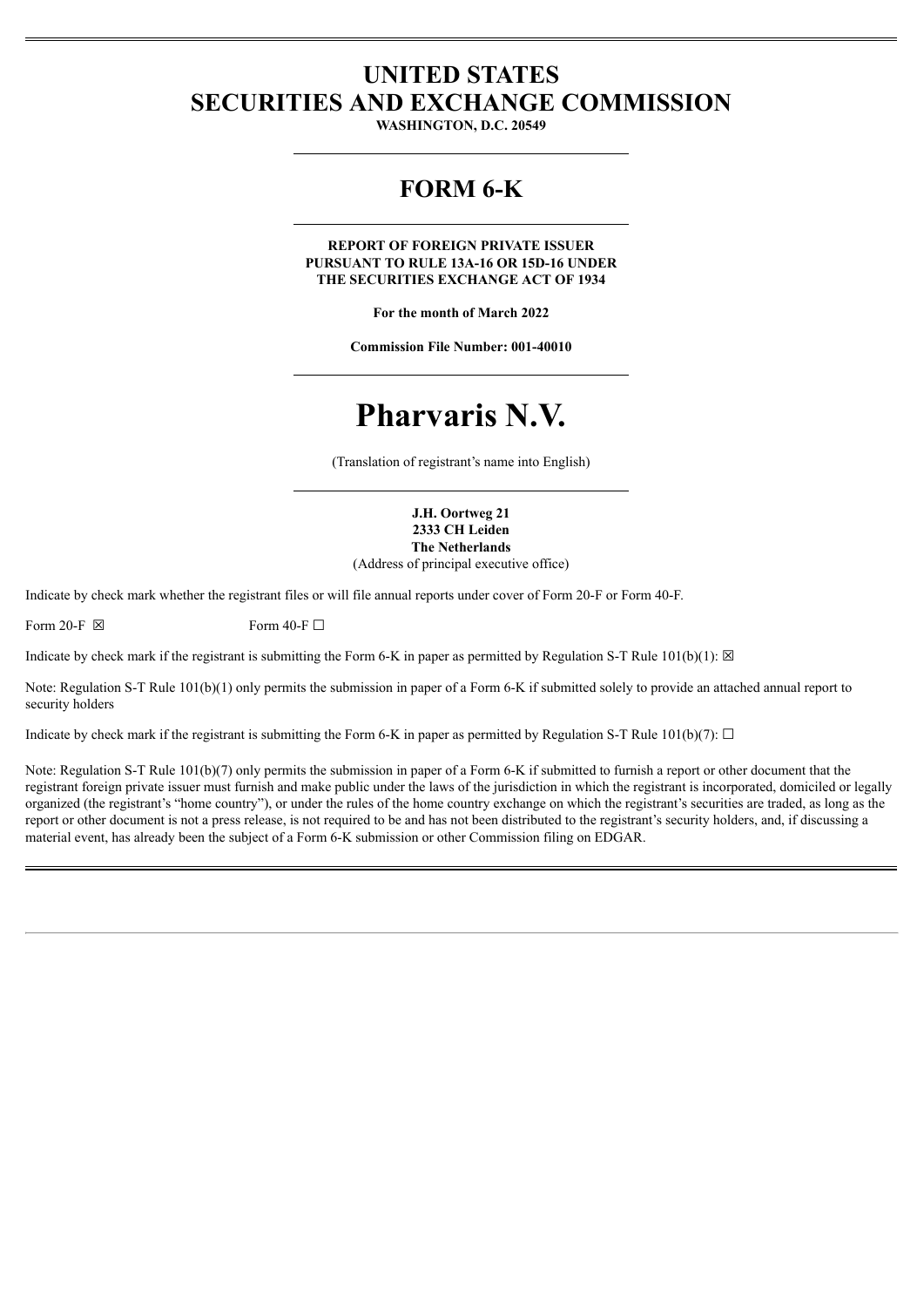#### **PHARVARIS N.V.**

On March 29, 2022, Pharvaris N.V. issued a press release. A copy of the press release is attached hereto as Exhibit 99.1 and is incorporated by reference herein.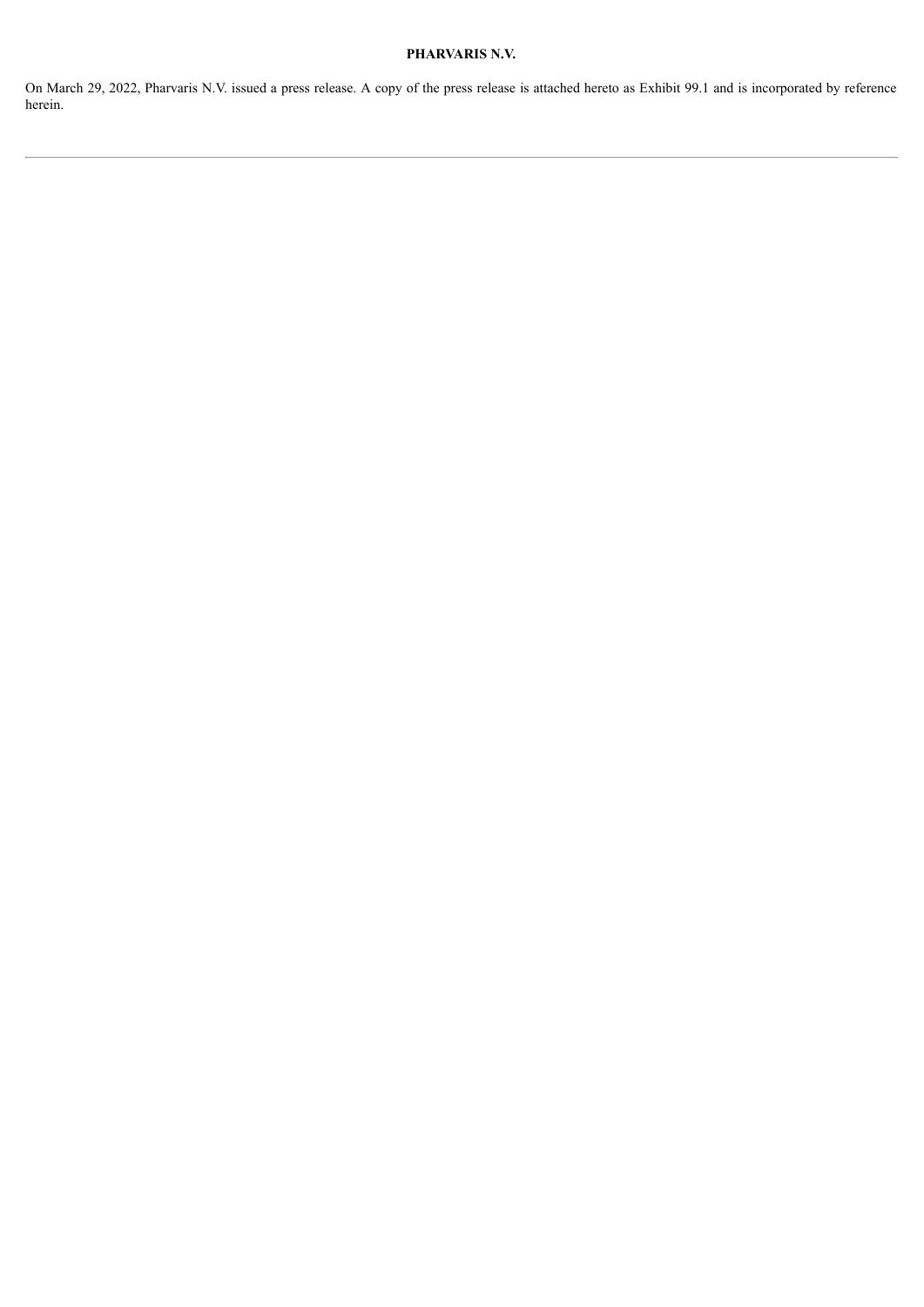| <b>Exhibit</b> |                                      |
|----------------|--------------------------------------|
| No.            | <b>Description</b>                   |
| 99.1           | Press Release, dated March 29, 2022. |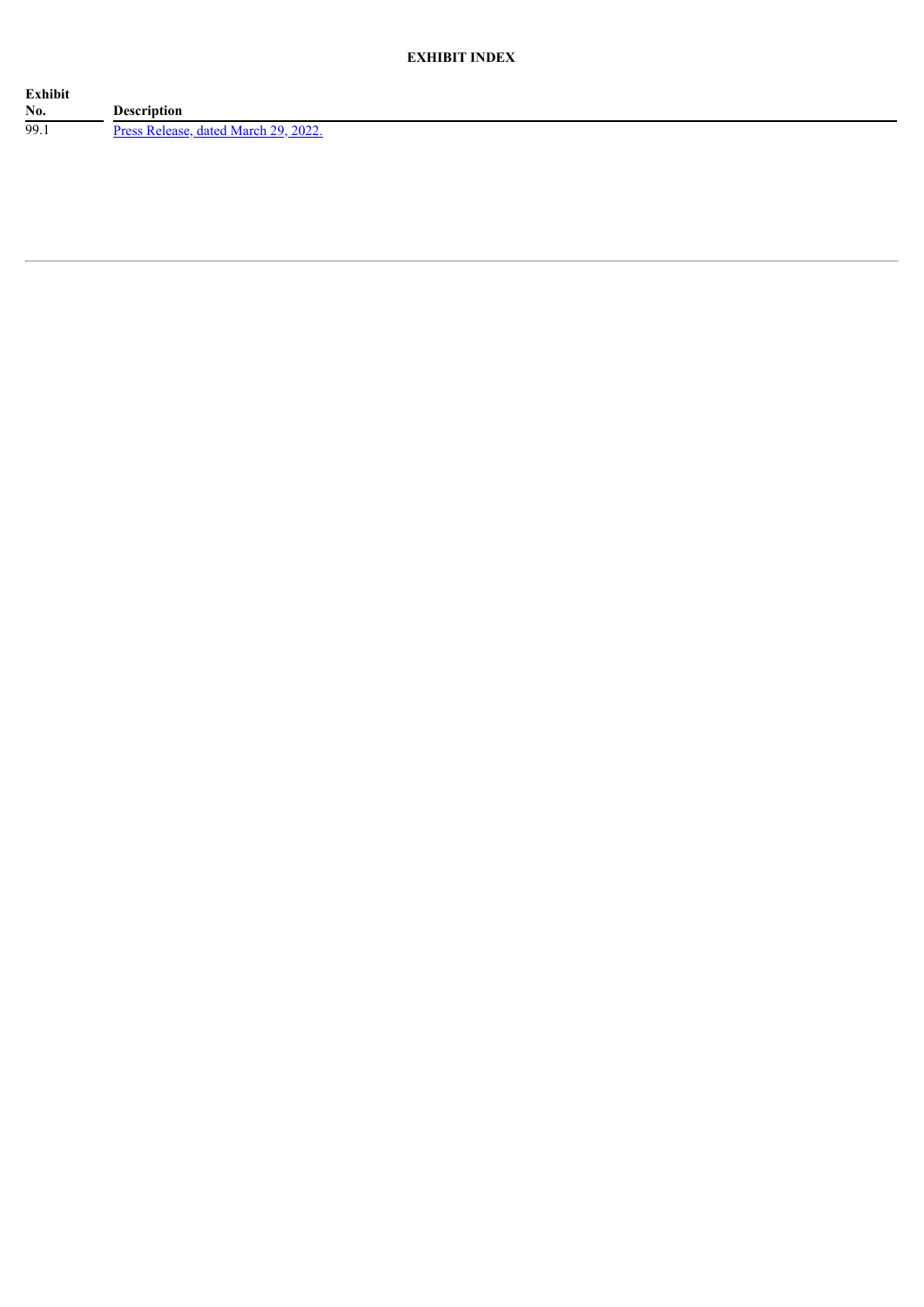#### **SIGNATURES**

Pursuant to the requirements of the Securities Exchange Act of 1934, the registrant has duly caused this report to be signed on its behalf by the undersigned, thereunto duly authorized.

#### **PHARVARIS N.V.**

Date: March 29, 2022 By: /s/ Berndt Modig

Name: Berndt Modig Title: Chief Executive Officer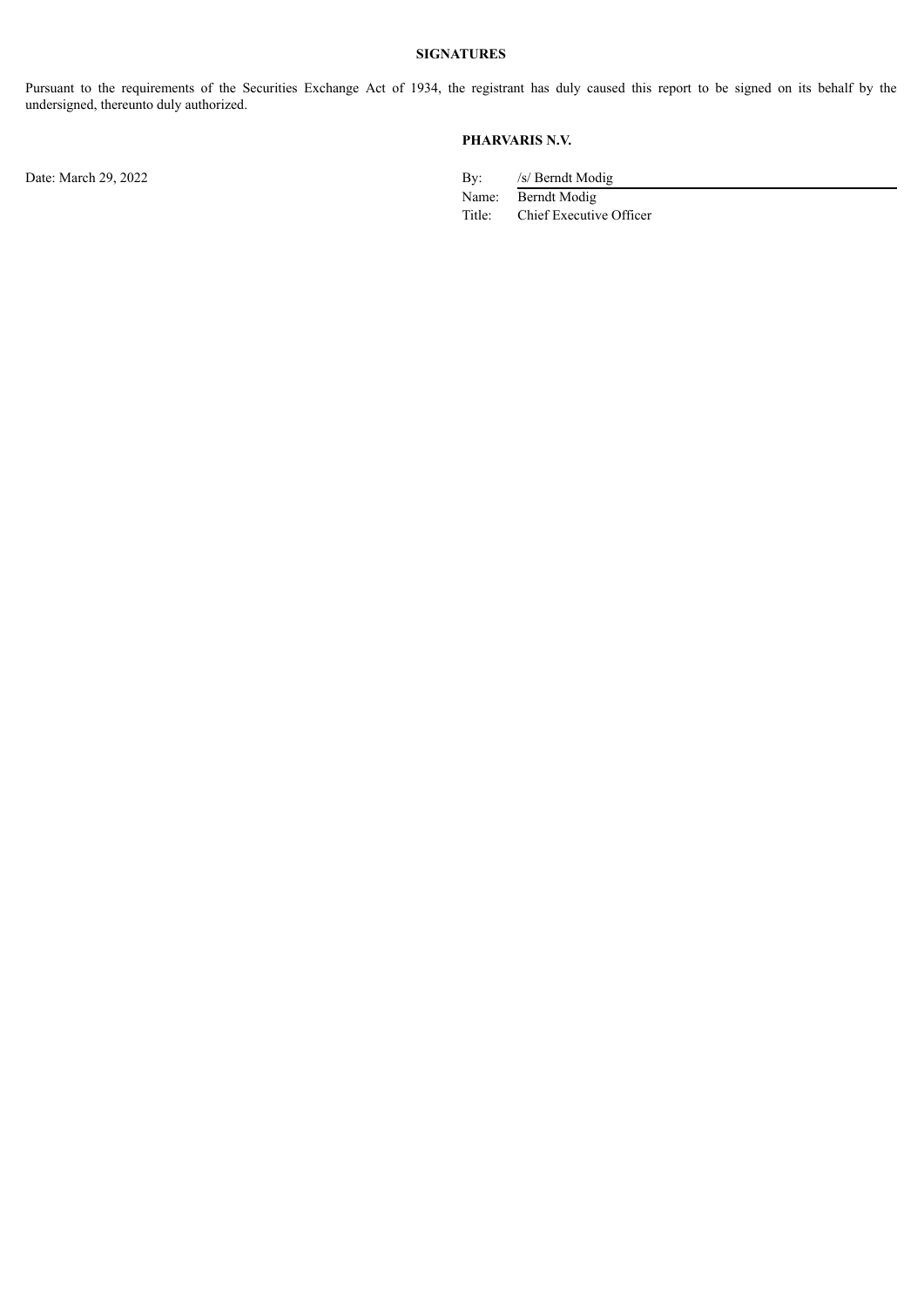

#### <span id="page-4-0"></span>**Pharvaris Reports Fourth Quarter and Full Year 2021 Financial Results and Provides Business Highlights**

- **Phase 1 pharmacokinetics study demonstrates PHVS719 well tolerated with extended-release profile supporting once-daily dosing**
- **Orphan Drug Designation for PHA121 granted by FDA**
- RAPIDe-1, Phase 2 on-demand study of PHVS416 for the treatment of HAE attacks ongoing; top-line data anticipated in **4Q22**
- CHAPTER-1, Phase 2 prophylactic study of PHVS416 for the prevention of HAE attacks trial enrolling patients; top-line **data anticipated in 4Q22**
- Executing from a strong financial position with cash and cash equivalents balance of  $\epsilon$ 209.4 million as of December 31, **2021; runway expected into 1Q24**

**Zug, Switzerland, March 29, 2022** – Pharvaris (Nasdaq: PHVS), a clinical-stage company developing novel, oral bradykinin-B2-receptor antagonists to treat and prevent HAE attacks, building on its deep-seated roots in hereditary angioedema (HAE), today reported financial results for the fourth quarter and year ended December 31, 2021 and provided recent business highlights.

"The time since our initial public offering in February 2021 has been transformational for Pharvaris, enabling us to reach clinical development milestones, including initiation and continued progress of our Phase 2 RAPIDe-1 on-demand study of PHVS416, the initiation and enrollment of our Phase 2 CHAPTER-1 prophylactic study of PHVS416, and the completion of our Phase 1 pharmacokinetics study for PHVS719," said Berndt Modig, chief executive officer of Pharvaris. "We look forward to our next milestones, including announcing top-line data from our Phase 2 trials, RAPIDe-1 and CHAPTER-1. We will continue to execute our strategy efficiently in 2022 supporting our mission to provide individual choice for managing HAE through potent and convenient oral on-demand and prophylactic therapies."

#### **Recent Business Highlights and Updates**

*Pipeline*

• **Top-line Phase 1 data demonstrate extended-release PHVS719 suitable for once-daily dosing.** The Phase 1 pharmacokinetics (PK) study of PHVS719 included 8 healthy volunteers dosed in an open-label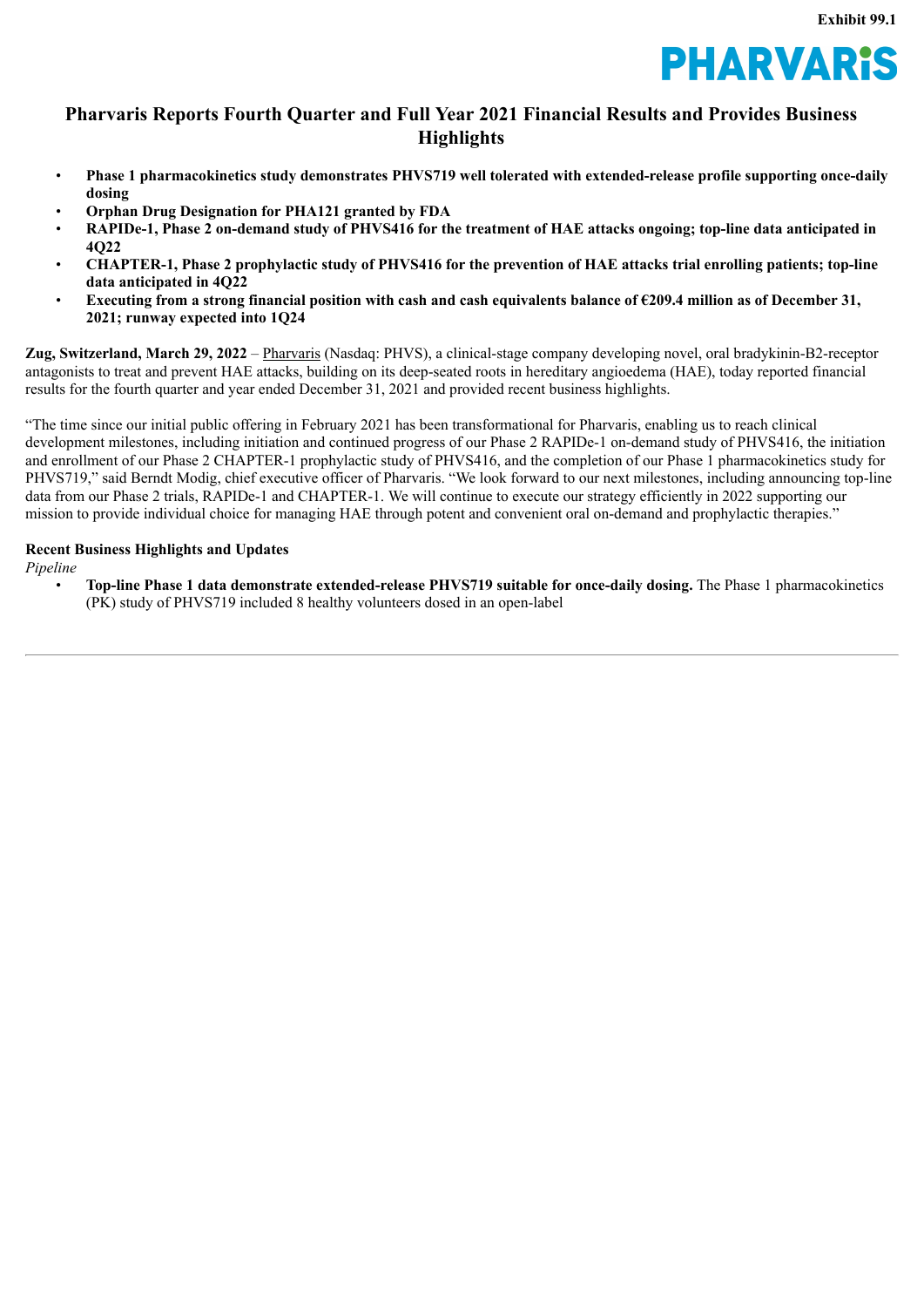randomized five-period crossover single-dose study to assess bioavailability of two different extended-release formulations with and without food, in comparison to a single dose of PHVS416 without food. The pharmacokinetics of a single dose of PHVS719 (40 mg) under fasted conditions yielded exposure above 13.8 ng/mL (the EC85 determined in a Phase 1 bradykinin challenge in healthy volunteers) by the two-hour timepoint and maintained this exposure for at least an additional 28 hours. The overall exposure was not affected by food. The 24-hour area-under-the-curve (AUC24h) exposure of PHA121 using PHVS719 (40 mg) is similar to that observed in Phase 1 studies with PHVS416 softgel capsules dosed 20 mg twice a day with food (one of the doses used in the CHAPTER-1 prophylactic proof-of-concept study). The study showed that PHVS416 and PHVS719 were well tolerated. During the study, there were no severe adverse events (SAEs) or severe treatment-emergent adverse events (TEAEs) reported.

"We are thrilled to have achieved with the PHVS719 extended-release formulation for the first time the possibility of a once-daily oral bradykinin receptor antagonist for prevention of hereditary angioedema attacks," said Jochen Knolle, CSO of Pharvaris. "The versatile properties of PHA121, in this case the ability to be absorbed through the colon, combined with the appropriate slowrelease technologies, has enabled a release profile well-suited to all-day exposure of compound. This single-dose study showed that PHVS719 (40 mg) maintained PHA121 exposure for a full day above the levels that prevented the effects of a surge of bradykinin as shown in our mechanistic study in healthy volunteers. We look forward to confirming these results in an upcoming multi-dose PK study, to support use of PHVS719 in a future pivotal clinical study when combined with the anticipated results of our CHAPTER-1 proof-of-concept study."

- **Orphan Drug Designation granted by FDA.** On March 18, 2022, the FDA granted orphan drug designation to PHA121, the active ingredient in our PHVS416 and PHVS719 product candidates, for treatment of bradykinin-mediated angioedema.
- **Phase 2 on-demand study (RAPIDe-1) of PHVS416 ongoing.** RAPIDe-1, a Phase 2 clinical study of PHVS416 for the ondemand treatment of HAE attacks, continues enrollment and attack surveillance across 33 clinical sites in Canada, Europe, Israel, the UK and the U.S. Top-line data from the study is anticipated to be available in the fourth quarter of 2022.
- **Phase 2 prophylactic study (HAE CHAPTER-1) of PHVS416 enrollment ongoing.** CHAPTER-1, a Phase 2 clinical trial of PHVS416 for the prophylactic treatment of HAE attacks, is enrolling patients across clinical sites in Canada, Europe, Israel, the UK and the U.S. Top-line data from the study is anticipated to be available in the fourth quarter of 2022.
- **RAPIDe-2 expected to initiate in 2022.** RAPIDe-2, an open-label extension study evaluating PHVS416 for the on-demand treatment of people with HAE, is expected to initiate in the second half of 2022.

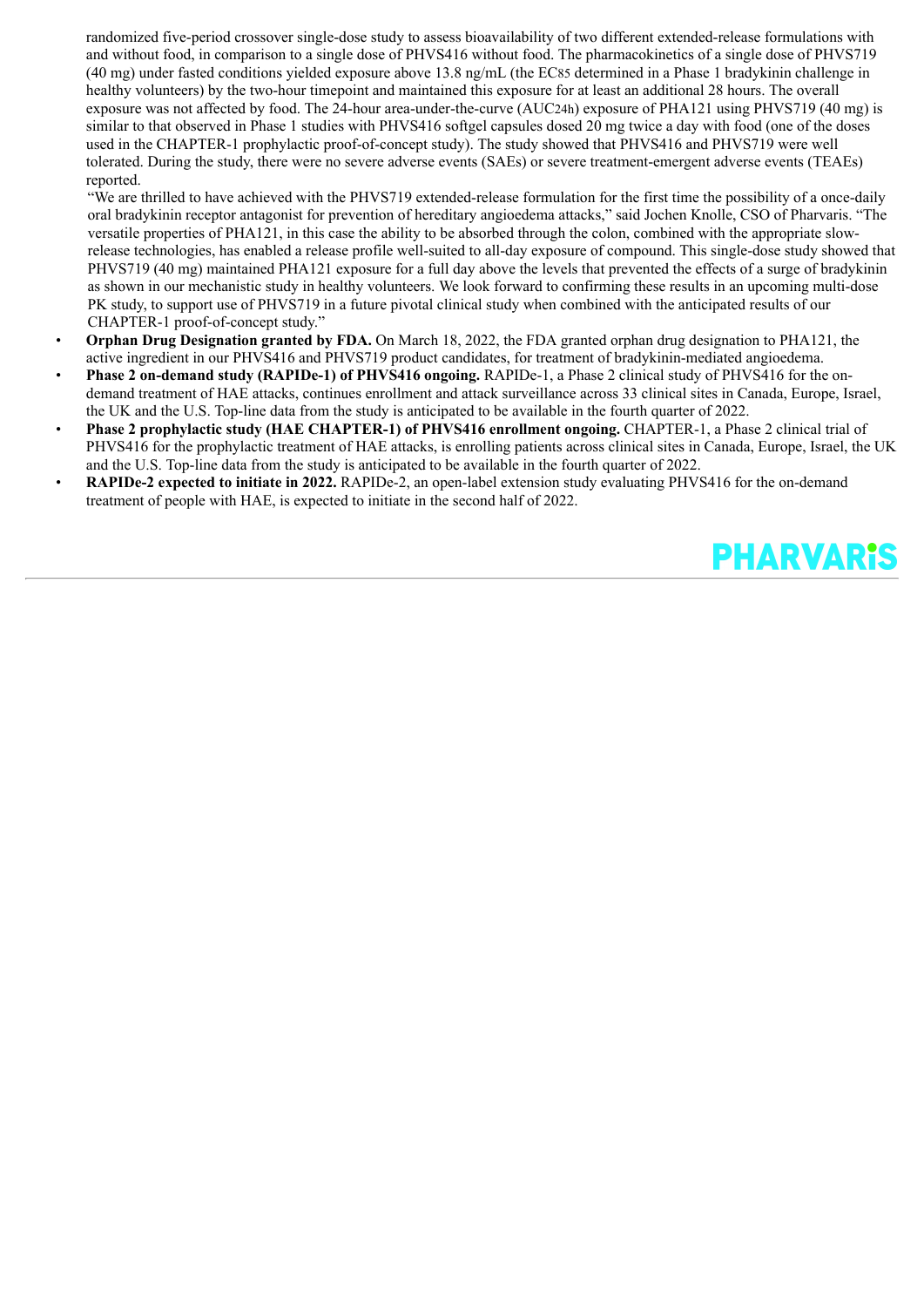• **Preclinical data of PHA121 published in** *International Immunopharmacology.* In March 2022, Pharvaris announced the publication of preclinical data in *International Immunopharmacology* demonstrating the specificity and potency of PHA121, the active ingredient in our PHVS416 and PHVS719 product candidates.

#### *Corporate*

• **Board of Directors.** In December 2021, Pharvaris announced the appointments of Elisabeth Björk, M.D., and Anne Marie de Jonge Schuermans, Ph.D., to the board of directors with expected confirmation at the company's upcoming 2022 annual general meeting of shareholders. Dr. Björk and Dr. de Jonge Schuermans have replaced Martijn Kleijwegt and Rémi Droller, both of whom stepped down from the board in December 2021 to focus on new investments.

#### **Year End 2021 Financial Results**

- **Liquidity Position.** Cash and cash equivalents were €209.4 million as of December 31, 2021, compared to €98.6 million for December 31, 2020.
- **Research and Development (R&D) Expenses.** R&D expenses were €10.7 million for the fourth quarter and €35.8 million for the full year of 2021, compared to  $\epsilon$ 7.7 million for the fourth quarter and  $\epsilon$ 19.5 million for the full year of 2020.
- **General and Administrative (G&A) Expenses**. G&A expenses were €5.5 million for the fourth quarter and €18.3 million for the full year of 2021, compared to  $\epsilon$ 2.1 million for the fourth quarter and  $\epsilon$ 5.5 million for the full year of 2020.
- **Loss for the year.** Loss for the fourth quarter was  $\epsilon$ 12.3 million, resulting in basic and diluted loss per share of  $\epsilon$ 0.41. For the full year, loss was €42.7 million, resulting in basic and diluted loss per share of €1.40 per share. This compares to €10.6 million, or basic and diluted loss per share of  $\epsilon$ 2.18, for the fourth quarter and  $\epsilon$ 26.0 million, or basic and diluted loss per share of  $\epsilon$ 5.36, for the full year of 2020.

#### **Note on International Financial Reporting Standards (IFRS)**

Pharvaris is a Foreign Private Issuer and prepares and reports consolidated financial statements and financial information in accordance with IFRS as issued by the International Accounting Standards Board. Pharvaris maintains its books and records in the Euro currency.

#### **About RAPIDe-1**

The RAPIDe-1 study is a clinical research study for people who have been diagnosed with HAE. The main purpose of the study is to find out how effective three different doses of the study drug, PHVS416, are in relieving

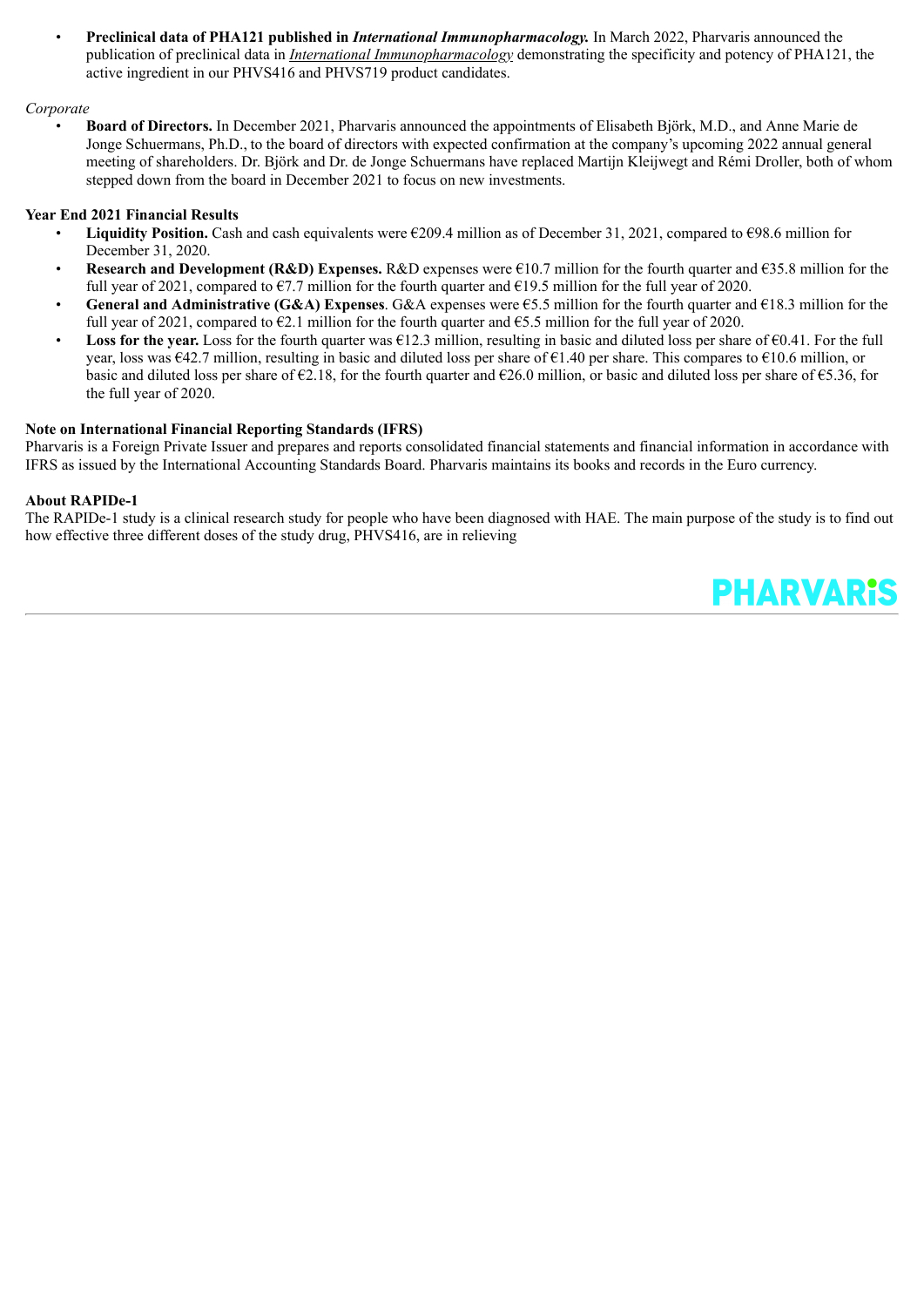symptoms associated with HAE attacks. Researchers developed the study drug in the form of softgel capsules which are taken orally and could be a more convenient alternative to an injection into a vein or under the skin for resolving HAE attacks. For more information, visit https://hae-rapide.com/, https://hae-rapide.us/, or https://clinicaltrials.gov/ct2/show/NCT04618211.

#### **About HAE CHAPTER-1**

The HAE CHAPTER-1 study is a clinical research study for people who have been diagnosed with HAE. The main purpose of the study is to evaluate two different doses of the study drug, PHVS416, in preventing HAE attacks. Researchers developed the study drug in the form of softgel capsules which are taken orally and could be a more convenient alternative to an injection into a vein or under the skin for preventing HAE attacks. For more information, visit https://haechapter-1.com or https://clinicaltrials.gov/show/NCT05047185.

#### **About PHVS416**

PHVS416 is a softgel capsule formulation containing PHA121, a highly potent, specific, and orally bioavailable competitive antagonist of the bradykinin B2 receptor. Pharvaris is developing this formulation to provide fast and reliable symptom relief when patients want, through rapid exposure of attack-mitigating medicine in a convenient, small oral dosage form. PHVS416 is currently in Phase 2 clinical development for the on-demand treatment of HAE.

#### **About PHVS719**

PHVS719 is an extended-release tablet formulation containing PHA121, a highly potent, specific, and orally bioavailable competitive antagonist of the bradykinin B2 receptor. Pharvaris is developing this formulation to provide an easy way to prevent attacks with sustained exposure of attack-preventing medicine in a convenient, small oral dosage form. PHVS719 is currently in Phase 1 clinical development for the prophylactic treatment of HAE.

#### **About PHA121**

PHA121 (PHA-022121) is a highly potent, specific, and orally bioavailable competitive antagonist of the bradykinin B2 receptor that has completed Phase 1 clinical development for the treatment of HAE. PHA121 utilizes the same mechanism as icatibant, the leading therapy for on-demand treatment of HAE. Pharvaris is developing this novel small molecule for on-demand and prophylactic treatment of HAE and other bradykinin-mediated diseases through formulations optimized for each setting. Data from single- and multiple-ascending-dose Phase 1 studies in healthy volunteers demonstrate rapid exposure and linear pharmacokinetics at doses up to 50 mg. In a bradykinin-challenge study in healthy volunteers, PHA121 showed significant inhibition of

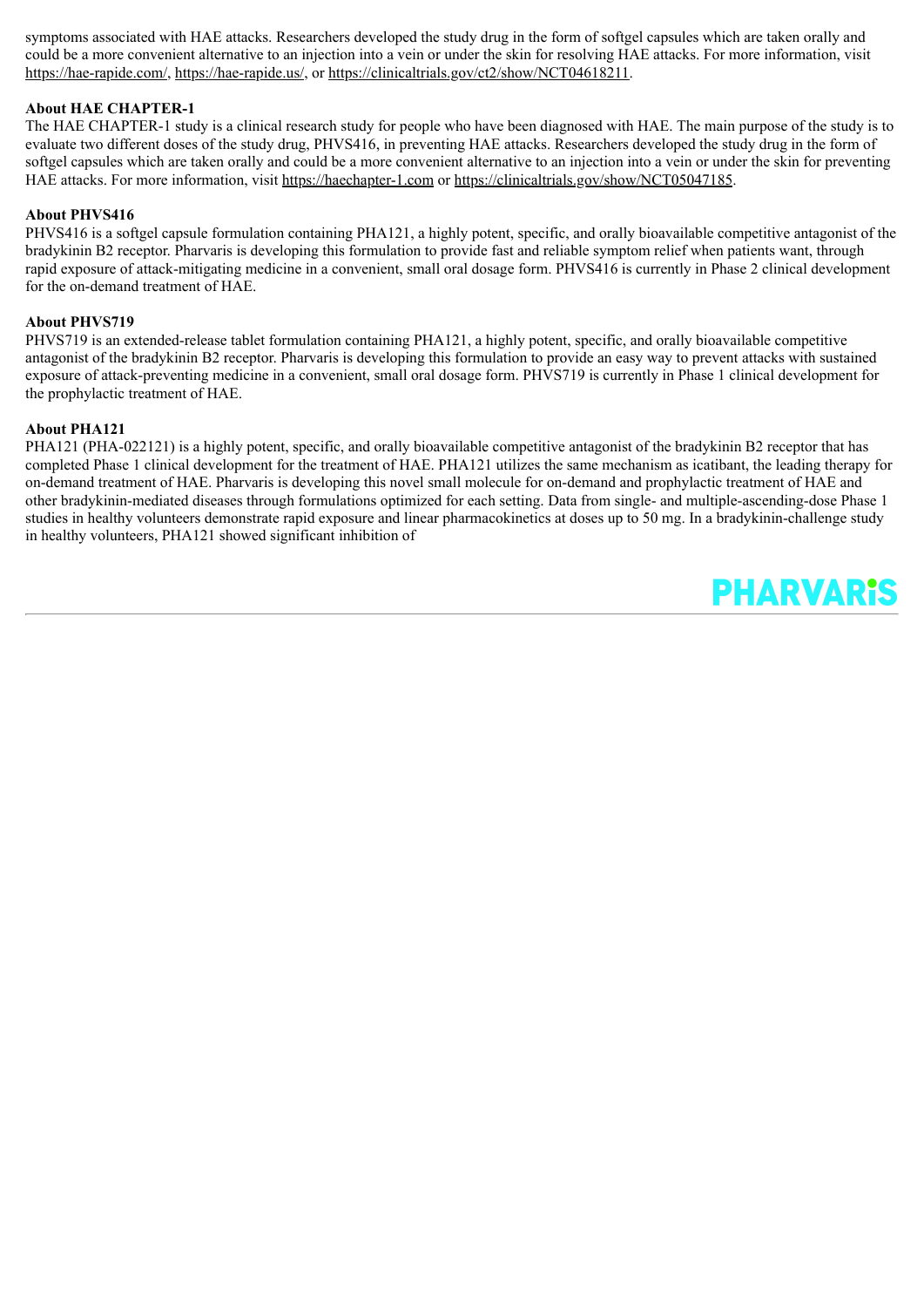bradykinin-induced hemodynamic changes with an average composite EC50 of 2.4 ng/mL and EC85 of 13.8 ng/mL, approximately four-fold more potent than historical data for icatibant. Quantitative modeling indicates that single oral doses of PHA121 will maintain pharmacological effectiveness for a substantially longer time than 30 mg of subcutaneous icatibant. PHA121 has been observed to be welltolerated at all doses studied to date.

#### **About Pharvaris**

Pharvaris is a clinical-stage company developing novel, oral bradykinin-B2-receptor antagonists to treat and prevent HAE attacks, building on its deep-seated roots in HAE. By directly targeting this clinically proven therapeutic target with novel small molecules, the Pharvaris team aspires to offer people with all sub-types of HAE more effective and convenient alternatives to treat attacks, both on-demand and prophylactically. The company brings together the best talent in the industry with deep expertise in rare diseases and HAE. For more information, visit https://pharvaris.com/.

#### **Forward-Looking Statements**

This press release contains certain forward-looking statements that involve substantial risks and uncertainties. All statements contained in this press release that do not relate to matters of historical fact should be considered forward-looking statements, including, without limitation, statements containing the words "believe," "anticipate," "expect," "estimate," "may," "could," "should," "would," "will," "intend" and similar expressions. These forward-looking statements are based on management's current expectations, are neither promises nor guarantees, and involve known and unknown risks, uncertainties and other important factors that may cause Pharvaris' actual results, performance or achievements to be materially different from its expectations expressed or implied by the forward-looking statements. Such risks include but are not limited to the following: the expected timing, progress, or success of our clinical development programs, especially for PHVS416 and PHVS719, which are in early-stage clinical trials; risks associated with the COVID-19 pandemic, which may adversely impact our business, preclinical studies, and clinical trials; the timing of regulatory approvals; the value of our ordinary shares; the timing, costs and other limitations involved in obtaining regulatory approval for our product candidates PHVS416 and PHVS719, or any other product candidate that we may develop in the future; our ability to establish commercial capabilities or enter into agreements with third parties to market, sell, and distribute our product candidates; our ability to compete in the pharmaceutical industry and with competitive generic products; our ability to market, commercialize and achieve market acceptance for our product candidates; our ability to raise capital when needed and on acceptable terms; regulatory developments in the United States, the European Union and other jurisdictions; our ability to protect our intellectual property and know-how and operate our business without infringing the intellectual property rights or regulatory exclusivity of others; our ability to manage negative consequences from changes in applicable laws and regulations, including tax laws, our ability to